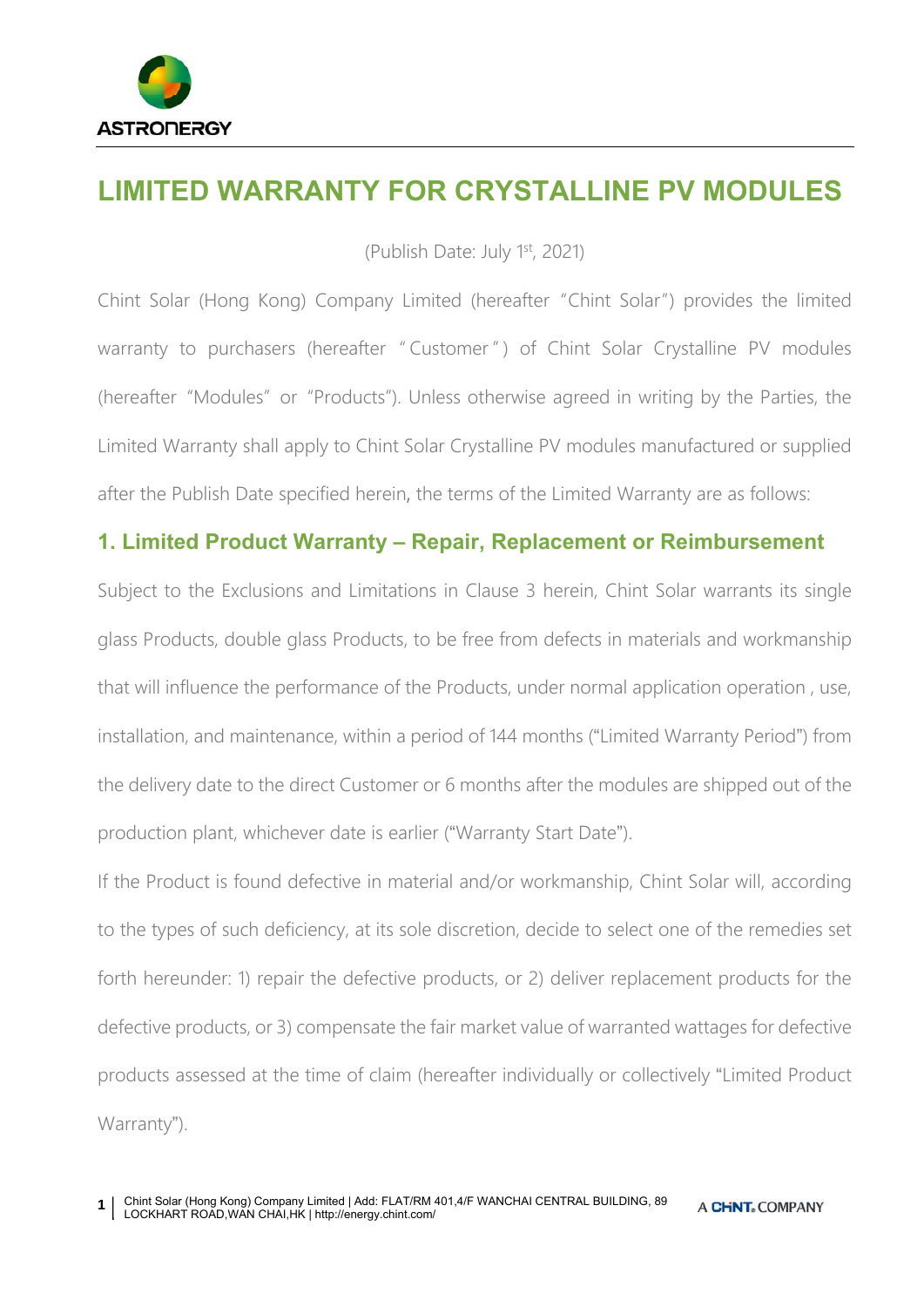

"Material and/or Workmanship Defects" are referred to visual defects and/or electrical and mechanical defects. The visual defects is defined pursuant to Clause 8 of IEC 61215-1:2016, Clause 4.1 of IEC 61215-2:2016 and Clause 10.2 of IEC 61730-2:2016, and electrical and mechanical defects are defined pursuant to Clause 4 of IEC 61215-2:2016.

The remedies set forth above are the only and exclusive remedies provided by Chint Solar for Products defective in material and/or workmanship within Limited Warranty Period, and any claim exceeding Limited Warranty Period shall be rejected and void. Unless otherwise stipulated in Clause 5 Warranty Assignment, remedies will be offered to the Customer only which directly purchased the Products from Chint Solar. This Limited Warranty for Crystalline PV Modules does not warrant a specific power output, which shall be exclusively covered under Clause 2 hereinafter ("Limited Peak Power Warranty – Limited Remedy").

#### **2. Limited Peak Power Warranty – Limited Remedy**

Subject to the Exclusions and Limitations in clause 3 herein, Chint Solar warrants that:

1). Single Glass product exhibits a power output no less than 98% of the nominal peak power specified on the respective datasheet or module label at Standard Testing Conditions (STC, defined as: (a) light spectrum of AM 1.5, (b) an irradiation of 1000 W/m<sup>2</sup>, (c) a cell temperature of 25℃ at right angle irradiation.) within the first year from the "Warranty Start Date", and power output declining by no more than 0.55% per year of the nominal peak power as specified on the respective datasheet at STC from the 2<sup>nd</sup> year to 25<sup>th</sup> year. Consequently, at the end of the twenty-fifth year from the "Warranty Start Date", the modules will still produce a power output of at least 84.8% based on the stated nominal output at STC.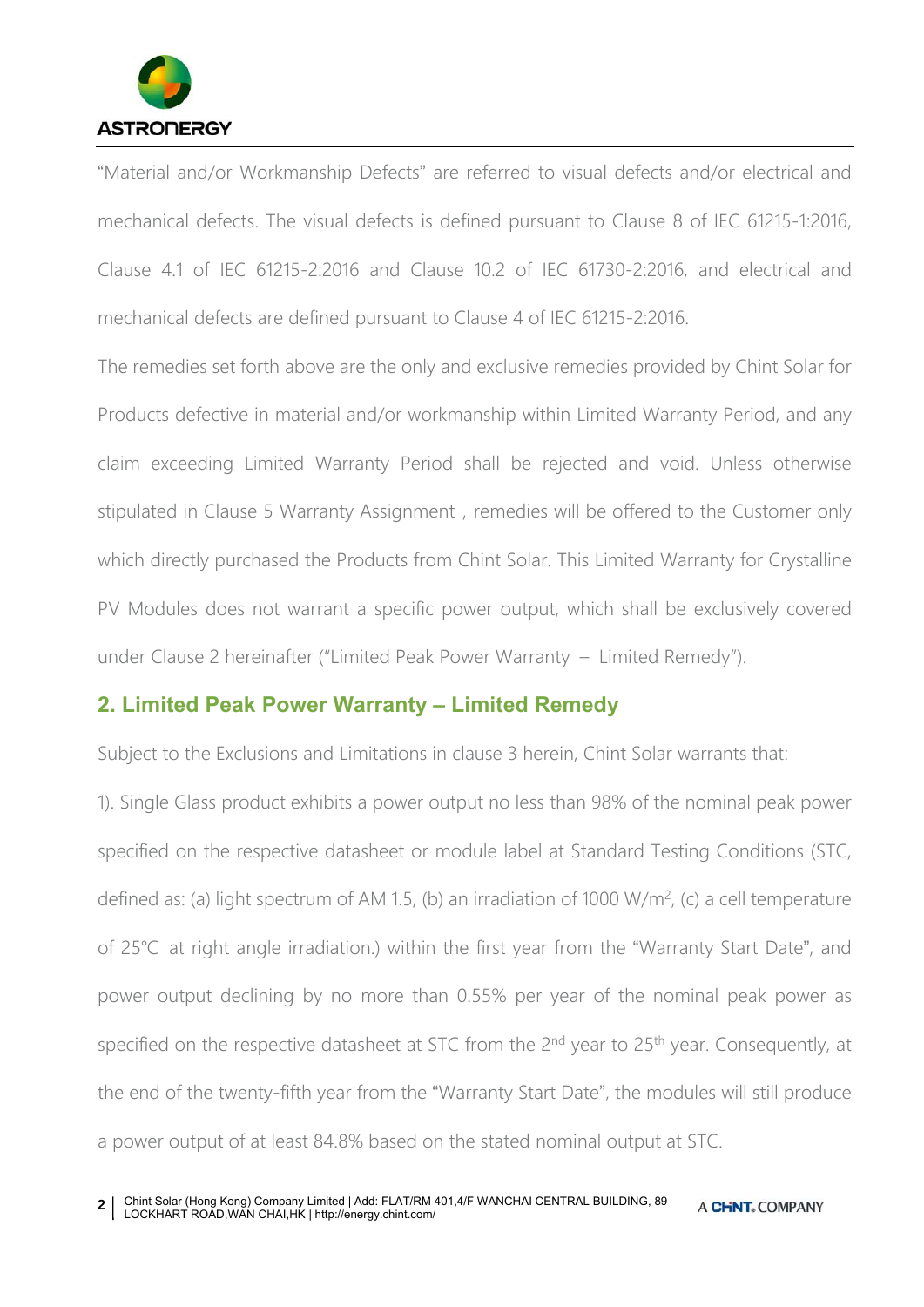

2). Double Glass product exhibits a power output no less than 98% of the nominal peak power specified on the respective datasheet or module label at STC within the first year from the "Warranty Start Date", and front power output declining by no more than 0.45% per year of the nominal peak power as specified on the respective datasheet at STC from the 2<sup>nd</sup> year to 30<sup>th</sup> year. Consequently, at the end of the thirtieth year from the "Warranty Start Date", the modules will still produce a power output of at least 84.95% based on the stated nominal output at STC.



Provided that Chint Solar facility or the third party testing institute recognized by both sides tests and recognizes such loss in power described above, and Chint Solar (at its sole and absolute discretion) determines that loss in power arises out of the defects in material and/or workmanship, Customer is eligible for claim under this Limited Warranty for Crystalline PV Modules. Chint Solar will, at its sole discretion, select one of the following remedies: 1)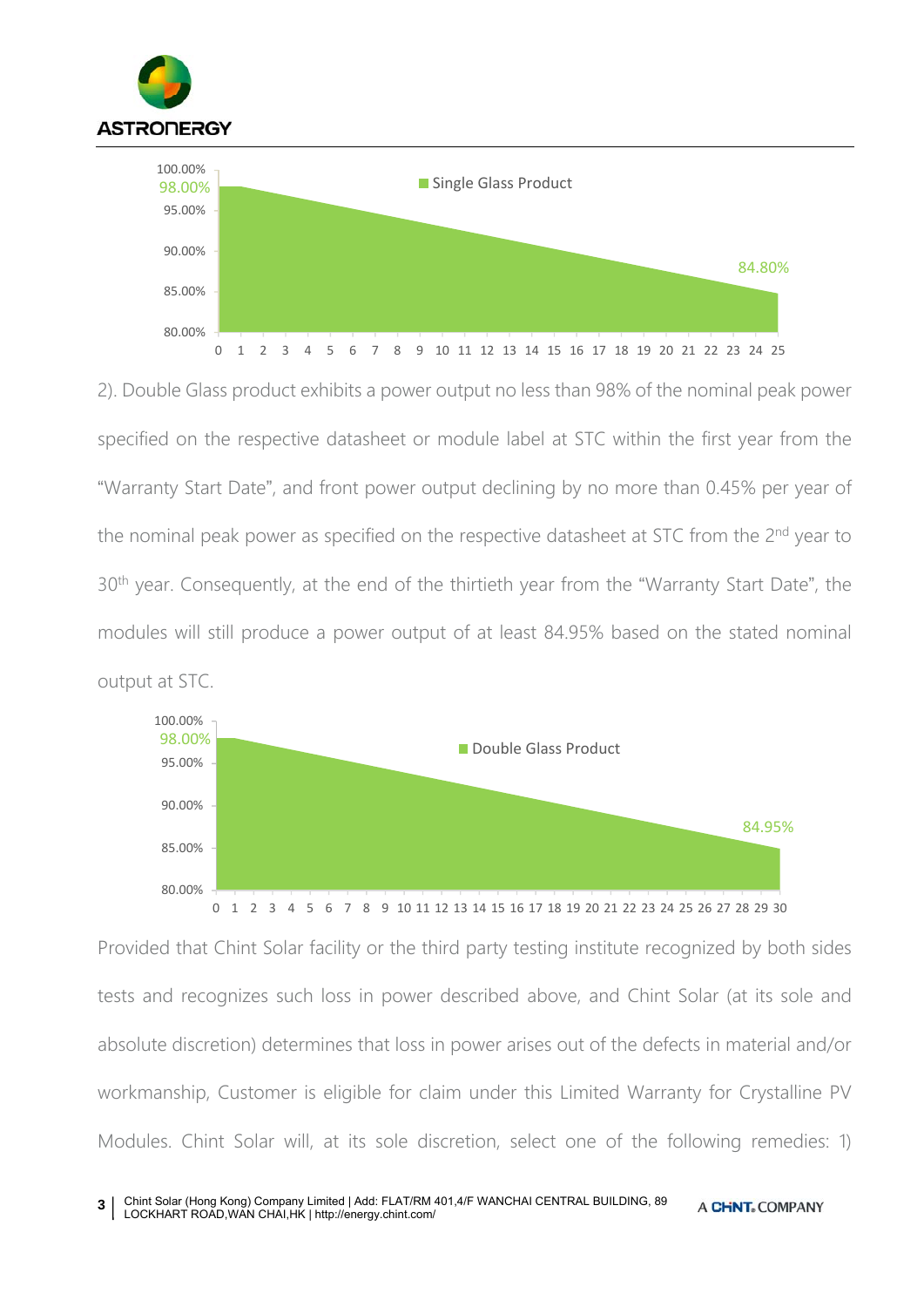

providing replacement modules to the Customer to make up for such loss in power, or 2) by repairing the defective modules, or 3) by compensating the Customer an amount equal to the fair market value of the wattage difference between the actually measured power output wattages and the warranted wattages at the time of first filing the warranty claim.

The remedies set forth in this Clause 2 shall be the sole and exclusive remedies for Products provided under the "Limited Peak Power Warranty – Limited Remedy".

Attention: Any power measurement mentioned herein shall be carried out in accordance with IEC 60904 and subjected to – an allowance of power measurement deviation of  $\pm 3\%$ . Any measured data within ±3% deviation shall be regarded as compliant with the power output wattages warranted above.

#### **3. Warranty Exclusions and Limitations**

A. In any event, all warranty claims must be filed in accordance with the instructions outlined in Clause 4 of this Limited Warranty for Crystalline PV Modules, within the applicable warranty period.

B. The Limited Warranty for Crystalline PV Modules does not apply to modules which have or fit any of the following events:

- Misuse, abuse, neglect or accident;
- Alteration, disassemble, reinstallation, and/or improper installation or application;
- Non-observance of local laws and regulations where the Products installed and/or non-

observance of Chint Solar's installation and maintenance manual or instructions;

• Repair or modifications by persons that have not been previously authorized or approved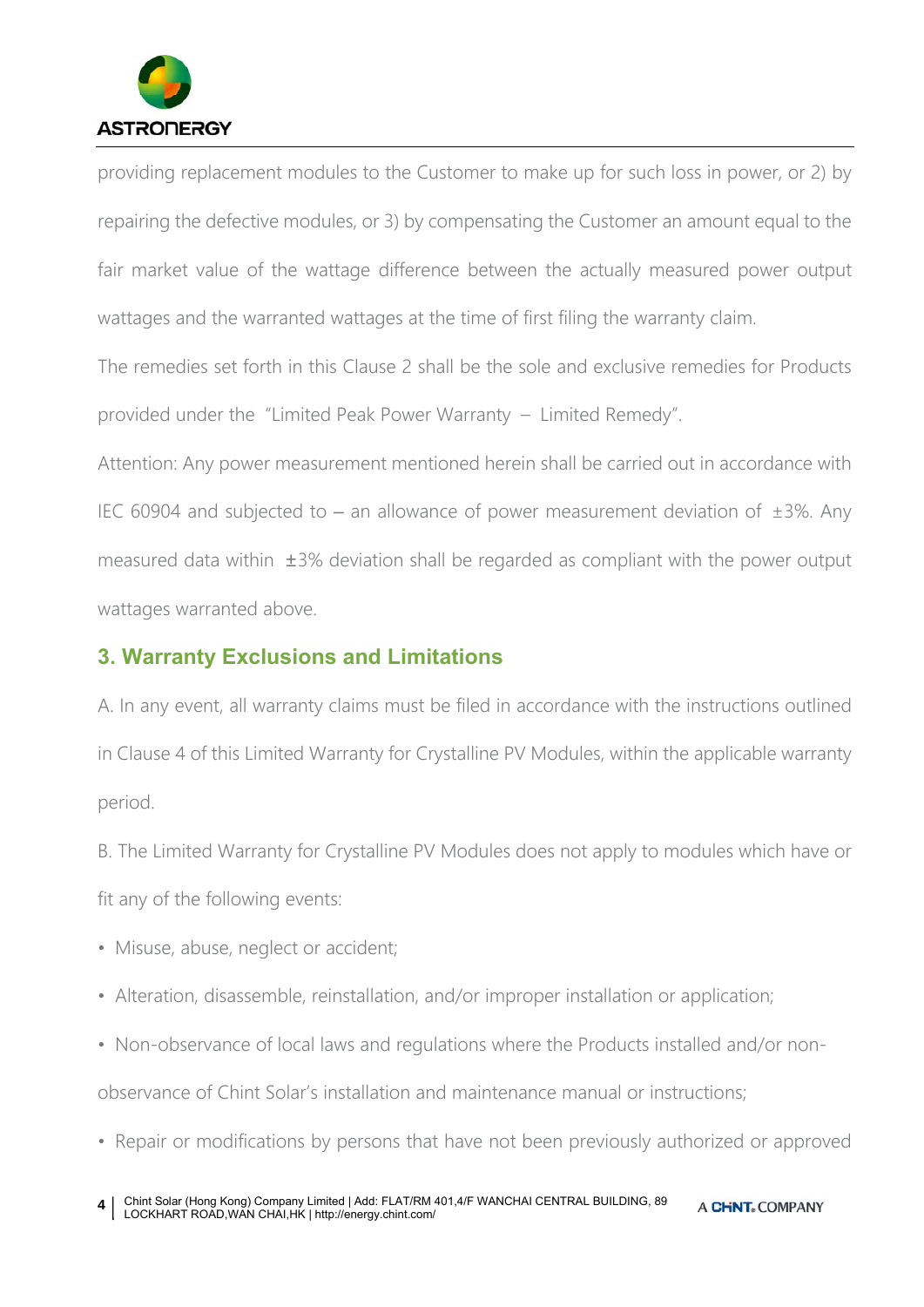

by Chint Solar;

- Failures caused by surrounding equipment of the Products;
- Use under unusual conditions or environments (such as extreme heat or corrosion) that deviate from the product specifications and installation manual;
- Installation on the mobile platforms (except for PV tracking systems) or exposed to the marine environment;
- Use of Products for purposes unrelated to the generation of solar power;
- Connection with any other manufacturer's PV modules, or Chint Solar Products that are a different model or have different power output specifications without Chint Solar's approval in advance ;
- Defects occurring during transportation or storage in violation of usual transportation or storage rules or such specified by Chint Solar, after the modules have been delivered to the Customer;
- Customer's failure to make full payments of the Products under the purchase order or any sale and purchase agreement;
- Any alteration, removal or illegibility of the type or serial number of the Products

• Naturally occurring scratches, stains, mechanical wear, rust, degradation, discoloring, or other alteration occurring after the shipment from Chint Solar that have no effect on the power generation performance or mechanical strength of the module, but not limited to the below visual alteration during the related warranty period:

a. Non-significant discoloration of laminate.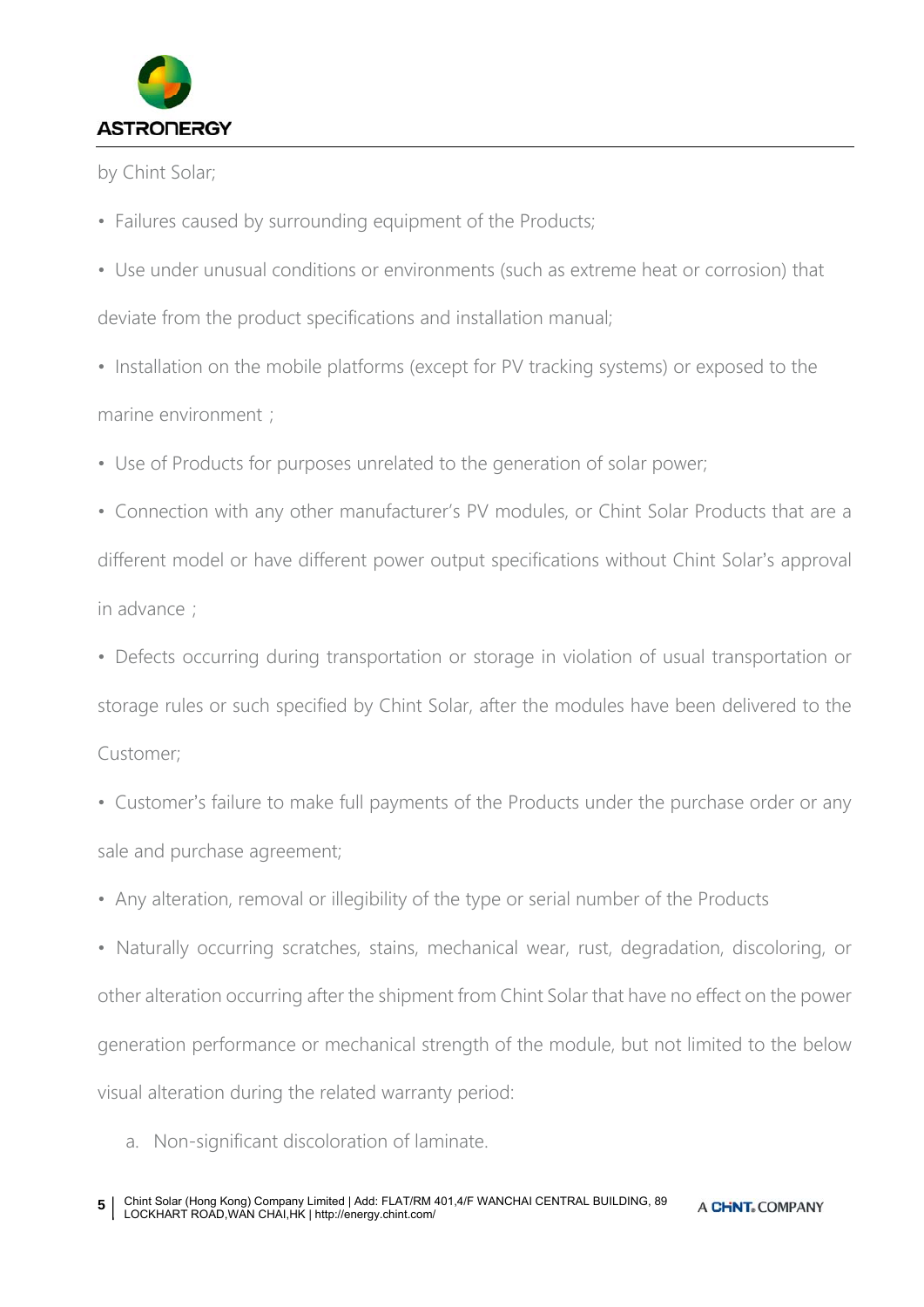

- b. Non-significant loss of glass transparency.
- c. Non-significant increase of surface roughness.
- d. Non-significant frame damage due to environmental stress.
- e. Non-significant damage of junction box due to environmental stress or indication of corrosion.
- f. Non-significant damage of connectors and cables due to environmental stress or indication of corrosion.
- g. Non-significant damage of frame fixation due to environmental stress.
- Circumstance that the defect claimed cannot be discovered, found or detected according to the usual technology level when Products entered into circulation;
- Power failure surges, flood, fire, accidental breakage or other events caused by force of nature, force majeure, or other unforeseeable circumstances outside the range of influence of Chint Solar.
- C. Chint Solar undertakes to bear the reasonable transportation costs for delivering the repaired or replacement Products to the Customer.

However, the aforesaid reasonable transportation costs shall not include any insurance fees, taxes or import and export duties or any costs incurred as a result of the Customer's failure to cooperate with Chint Solar, such as storage fees, demurrage, etc. The Customer shall provide Chint Solar with the original invoice related to such reasonable transportation costs, otherwise Chint Solar shall not bear such costs. The reasonable transportation costs shall not exceed the costs agreed by Chint Solar in advance in writing, any excess shall be borne by the Customer.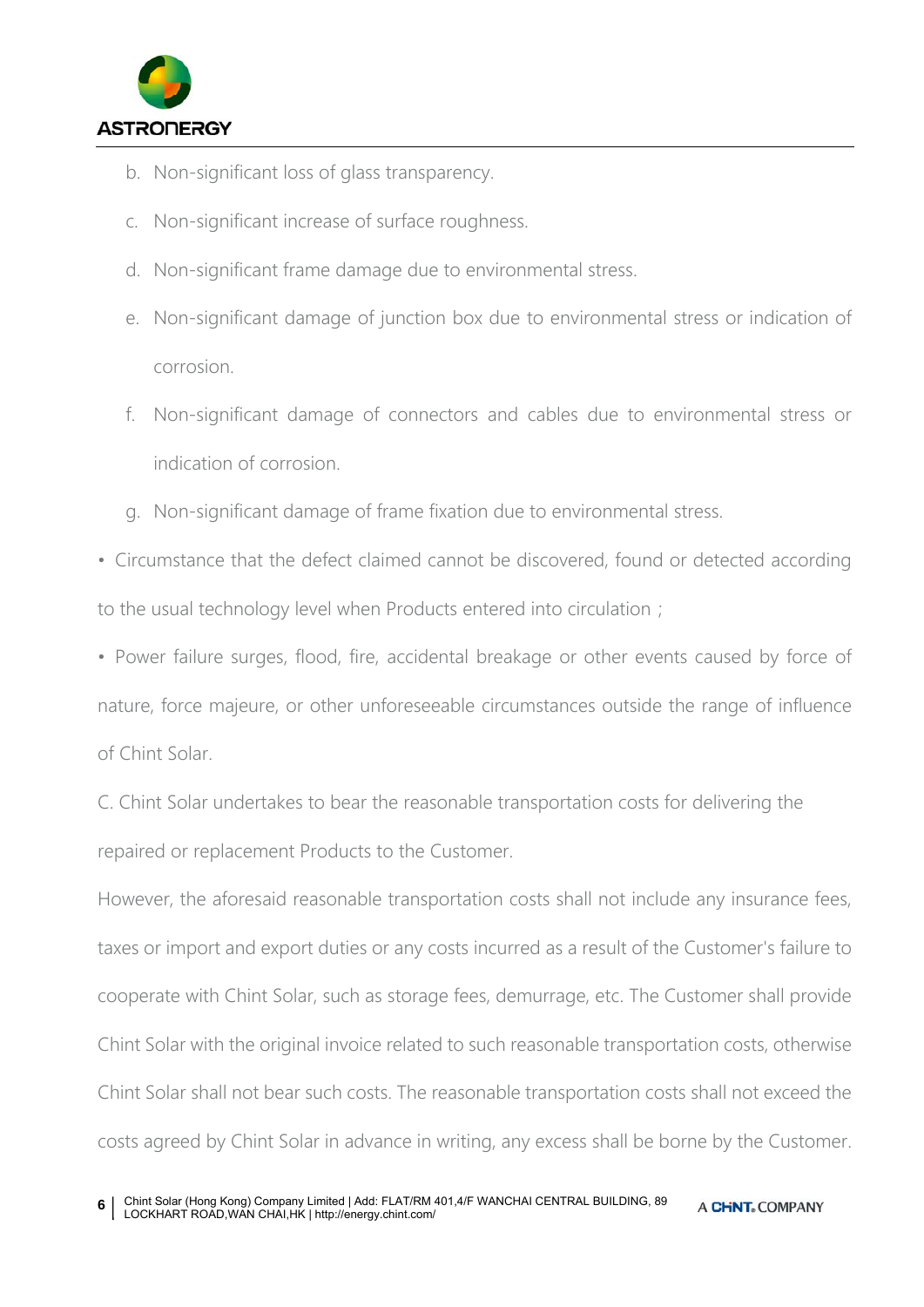

If Chint Solar opts to repair the products itself, the Customer shall cooperate and assist Chint Solar in reasonable and practical manners. However, should the repair be made by the Customer or the third party entrusted by the Customer with prior written approval of Chint Solar, the directly related costs and expenses on material and manpower shall be borne by Chint Solar.

The following costs and expenses shall be borne by the Customer no matter whether Chint Solar undertakes to execute any remedy under Limited Product Warranty or Limited Peak Power Warranty:

(i) Costs and expenses incurred in the process of dis-installation and repacking of the defective products, installation of replacement products, and reinstallation of the repaired products; profits loss of the system generation; fees, levies, taxes or other financial duties due in relation to any applicable electronic waste disposal regulations and laws;

(ii) Any fees, levies, taxes or other financial duties imposed on Chint Solar or imposed on the products in order to comply with the laws, regulations, governmental or judicial decisions, and industrial standards promulgated after purchase of the products.

D. Chint Solar shall have no responsibility or liability whatsoever for damage or injury to persons or property, or for other loss or injury resulting from any cause whatsoever arising out of or related to modules, including, without limitation, any defects in the modules, or from use or installation. Under no circumstances shall Chint Solar be liable for incidental, consequential, collateral damages (including but not limited to profit loss, revenue loss, production loss or power generation loss, loss of business opportunities, interest loss,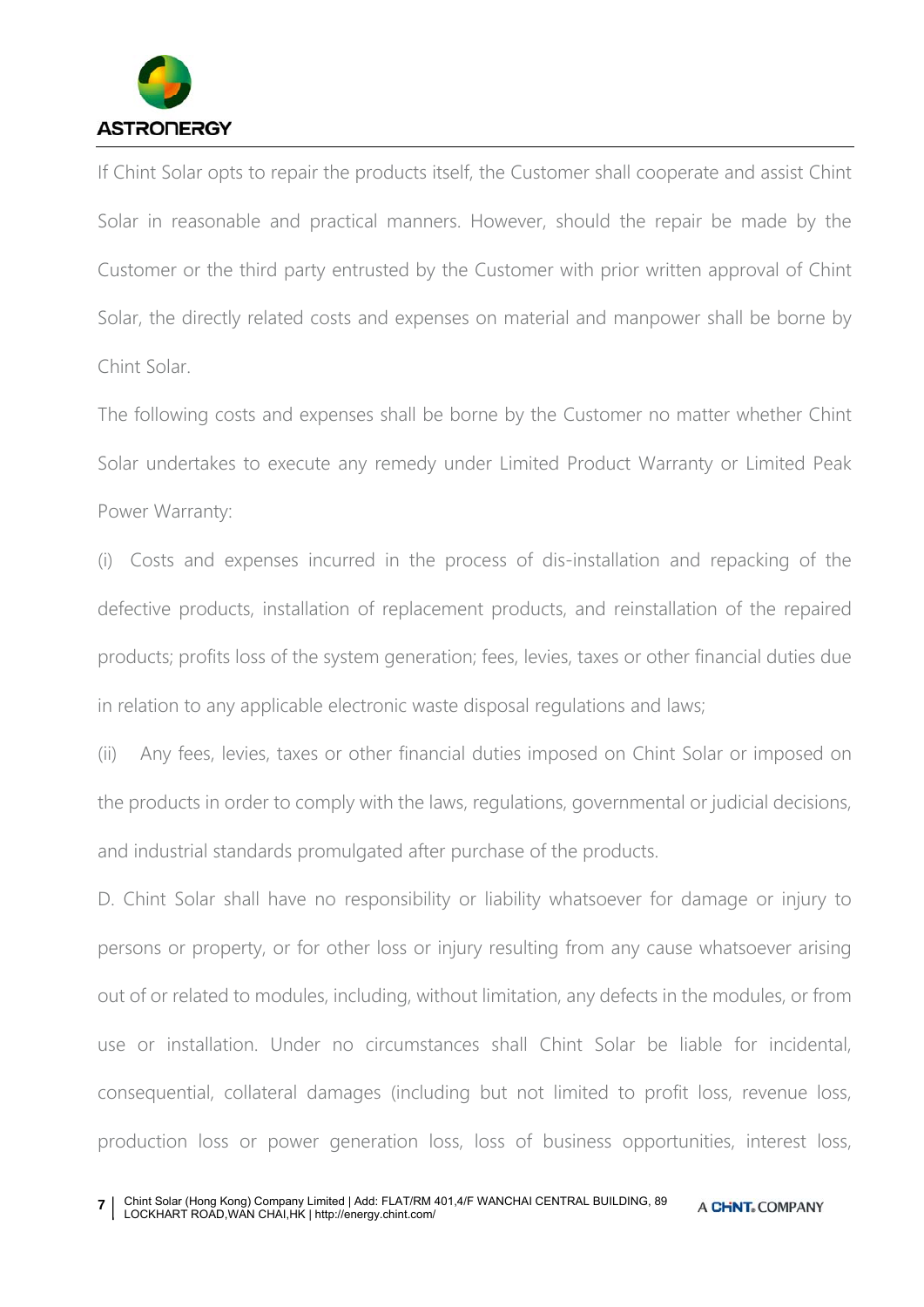

liquidated damages, other property losses), loss of use, or special damages, regardless of whether such damage or losses are based on agreements, warranty, assurance or guaranty, in tort or by strict liability, or whether Chint Solar has prior knowledge of the possibilities of occurrence of such losses. Chint Solar's maximum aggregate liability, if any, in damages or otherwise, shall not exceed the invoice value against the affected modules as paid for by the Customer.

#### E. THE CUSTOMER AGREES AND ACCEPTS THAT:

THE WARRANTIES TO CUSTOMER SET FORTH IN THE LIMITED WARRANTY, ARE ONLY AND EXCLUSIVE AND IN LIEU OF ALL OTHER REPRESENTATIONS AND WARRANTIES, EXPRESS OR IMPLIED.

Chint Solar hereby disclaims and excludes any implied warranty of merchantability or fitness for particular purpose, and all warranties arising from course of dealing or usage of trade. Any description of products sold under the contract and acknowledged by Chint Solar, including the description of the Products' properties and performance, suggestions and advises on Product's application, use or suitability, regardless of being made in writing or verbally, in public statement, endorsement or advertisement, shall not bind to Chint Solar and shall not be construed as an express warranty.

## **4. Procedures for Warranty Claims**

A. Warranty claims should be sent to Chint Solar directly at the address: 1335 Bin'an Rd, Binjiang District, Hangzhou, 310053, China

B. Warranty claims must be sent by registered mail or formal qualified courier. The claims must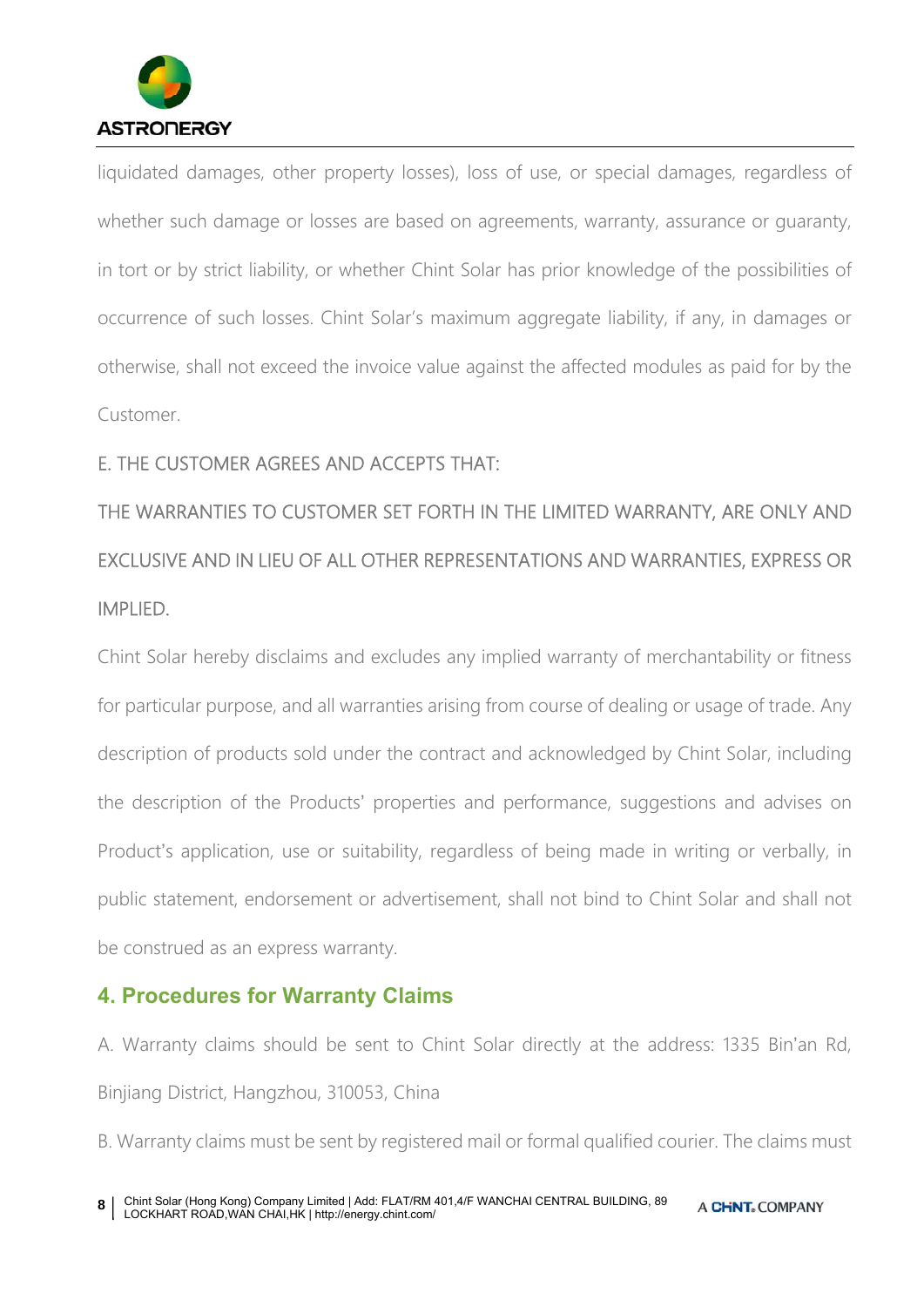

include the module model type and the serial number of the defective module(s) (both can be found on the module label), the installation date, location and address of the installation, a precise description of the defect observed and (if applicable, additional information that could attribute to the analysis of the defect, photographs of the damaged modules, the circuit diagram of the system, any records from the system data monitoring), accompanied by payment voucher and a copy of the purchase contract, warranty document, delivery date or installation date at project site, and other supporting materials required by Chint Solar, and the Customer must state: "We hereby accept, and agree to, the choice of law, the choice of an expert appraiser and the choice of arbitration as set out in Clause 7 of your Limited Warranty for Crystalline PV Modules on which our claim is based.".

C. Customer shall raise the claim to Chint Solar or the distributors in accordance with the Clause 4 Section A within thirty (30) calendar days from the date when Customer find and discover or should have found or discovered that there is 1) material or workmanship defect(s) in module; or 2) module power output declining more than the one warranted in this Limited Warranty. Should the claim not be raised within the above thirty (30) calendar days, Customer's right to claim shall have been forfeited.

D. Chint Solar is entitled to supply another similar type of Products to replace the claimed one if the type of claimed Products is no longer in production when the warranty claim is received. E. The repair, replacement, or additional delivery of a Product neither renews nor extends the period of the warranty. The warranty period for replaced, repaired or additional delivered products is the remainder of the warranty for the defective products.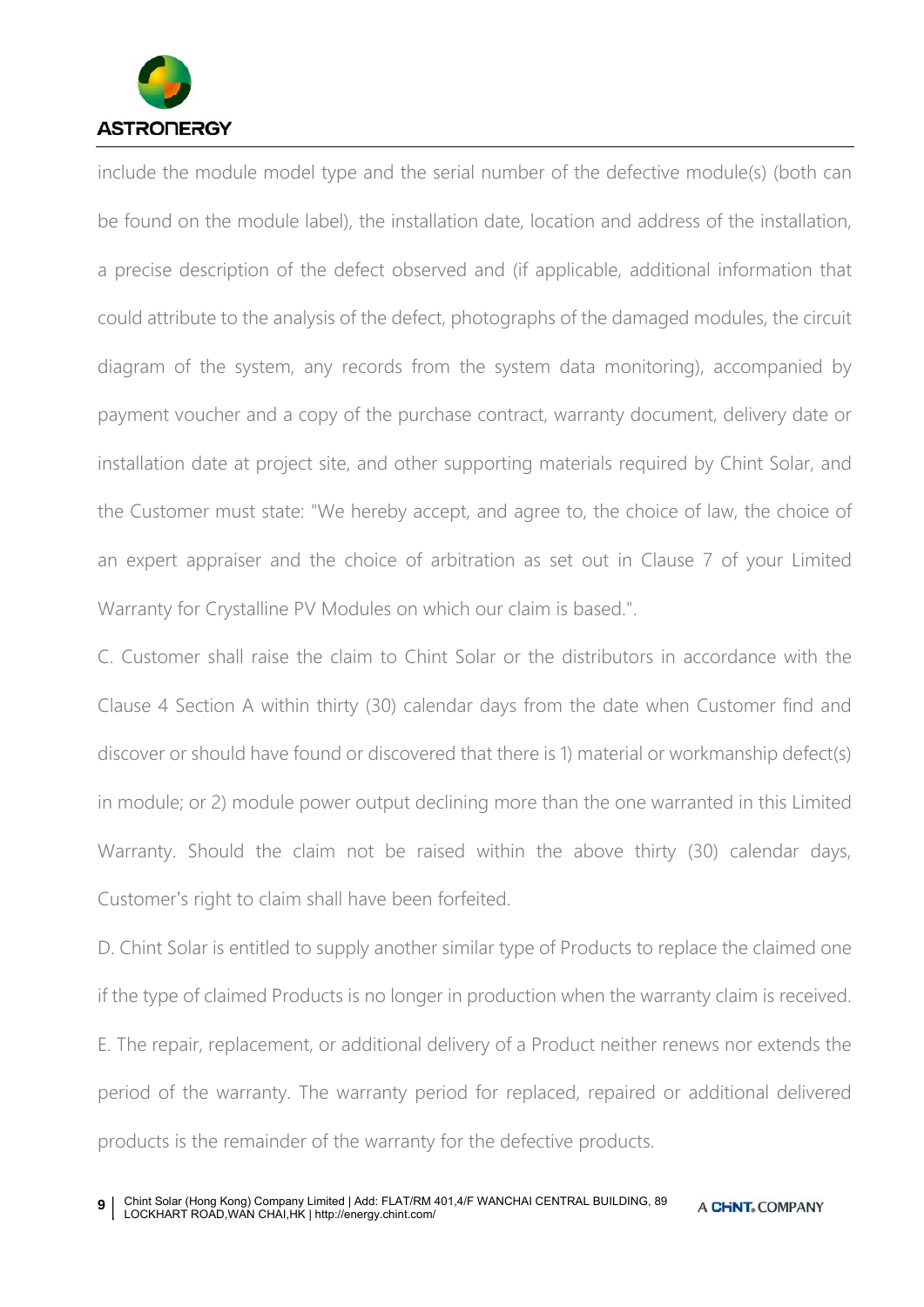

F. Unless required by Chint Solar otherwise, any claimed/defective Product that has been replaced shall be disposed by Customer at its own expenses and costs in accordance with the local applicable electronic waste law or regulations.

G. Chint Solar shall not accept any return of products without its prior written authorization.

# **5. Warranty Assignment**

Without prejudice to other rights and remedies to Chint Solar in the Warranty letter, unless the end-user of the Products can submit sufficient documents to the extent satisfactory of Chint Solar evidencing the successful transfer and assignment of warranty from Customer to end-user, Chint Solar shall be entitle to reject the claims made by the end-user or owner of the Products. This Limited Warranty may be assigned to a third party who obtains the title of the Products upon reasonable prior written notice to Chint Solar under following preconditions: (1) the Products remain installed in their original installation location without reinstallation; (2) Chint Solar has received the full payment for the Products; (3) the third-party shall sign a letter confirming the acceptance of the Limited Warranty upon the request of Chint Solar. Notwithstanding the aforesaid, this Limited Warranty shall only be assigned as a whole and not in part to any party taking legal title of the Products.

## **6. Severability**

If a part, provision or clause of this Limited Warranty for Crystalline PV Modules, or the application thereof to any person or circumstance, is held invalid, void or unenforceable, such holding shall not affect and shall leave all other parts, provisions, clauses or applications of this Limited Warranty for Crystalline PV Modules, and to this end such other parts, provisions,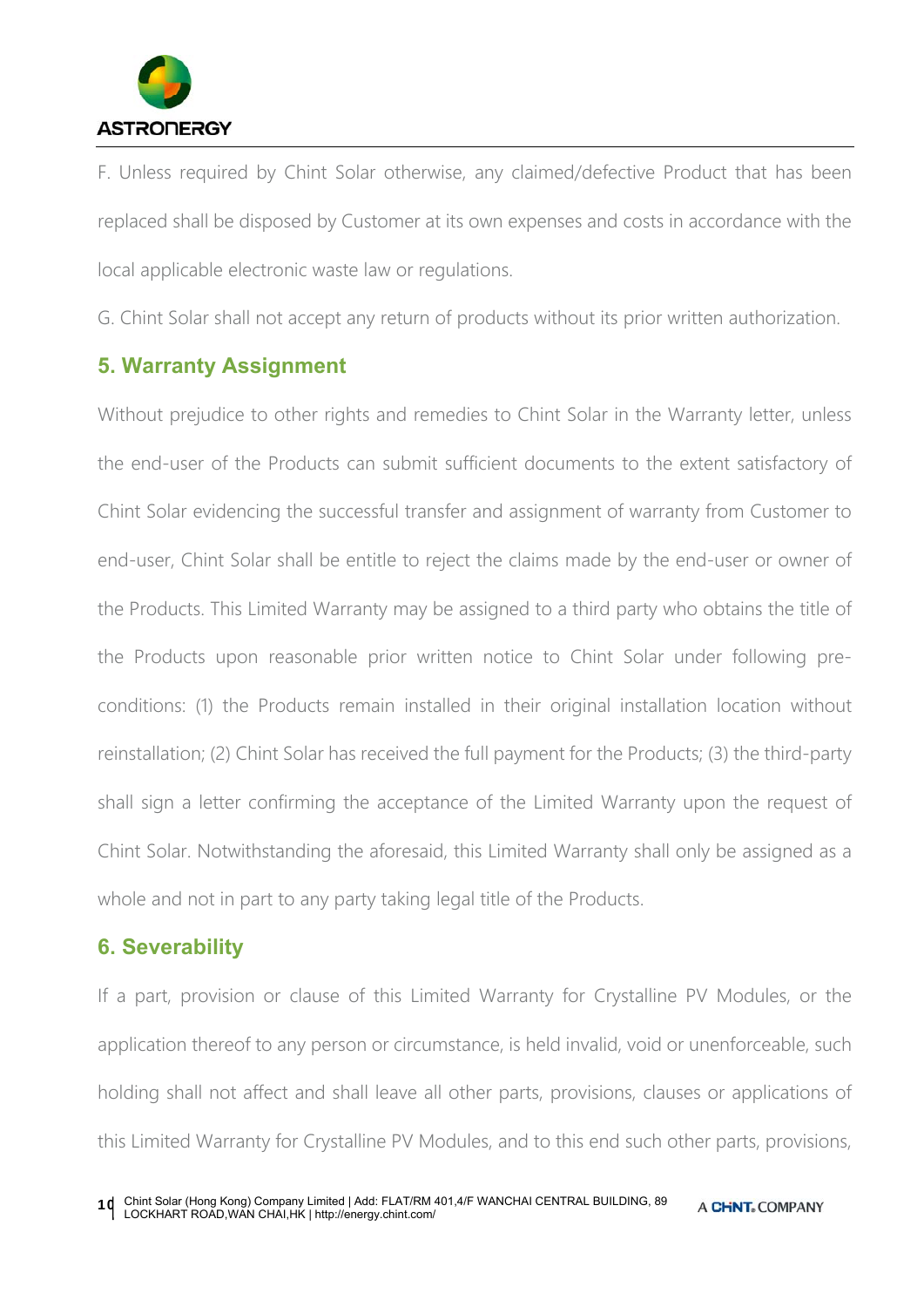

clauses or applications of this Limited Warranty for Crystalline PV Modules shall be treated as severable.

#### **7. Disputes**

No action, regardless of form, arising out of or in any way connected with this Limited Warranty for Crystalline PV Modules, maybe brought against Chint Solar more than six (6) months after the cause of action has occurred.

Chint Solar may provide these warranty conditions in several languages for the convenience of Customers. In the event of deviations, the English version shall prevail.

In the case of a dispute in a warranty claim, a first-class international institute designated by Chint Solar such as Fraunhofer ISE in Freiburg, Germany or TÜV Rheinland in Cologne/China, TÜV SUD in China, Intertek, CSA and other test laboratories (CBTL) accredited by IECEE shall be involved to judge the claim. All fees and expenses shall be borne by the losing party, unless otherwise awarded. If Chint Solar and/or the Customer refuse(s) to accept or enforce the award made by the international institute, such dispute shall be finally settled in accordance with the dispute resolution as set out in the purchase agreement entered into by Chint Solar and the customer for purchasing the products. The final right of interpretation shall be vested in Chint Solar.

## **8. Miscellaneous**

Unless otherwise stipulated in the agreement, this Limited Warranty shall only apply to Products manufactured or sold after the publish date of this Warranty, and shall have no retroactive effect to the Products supplied prior to the Publish Date.